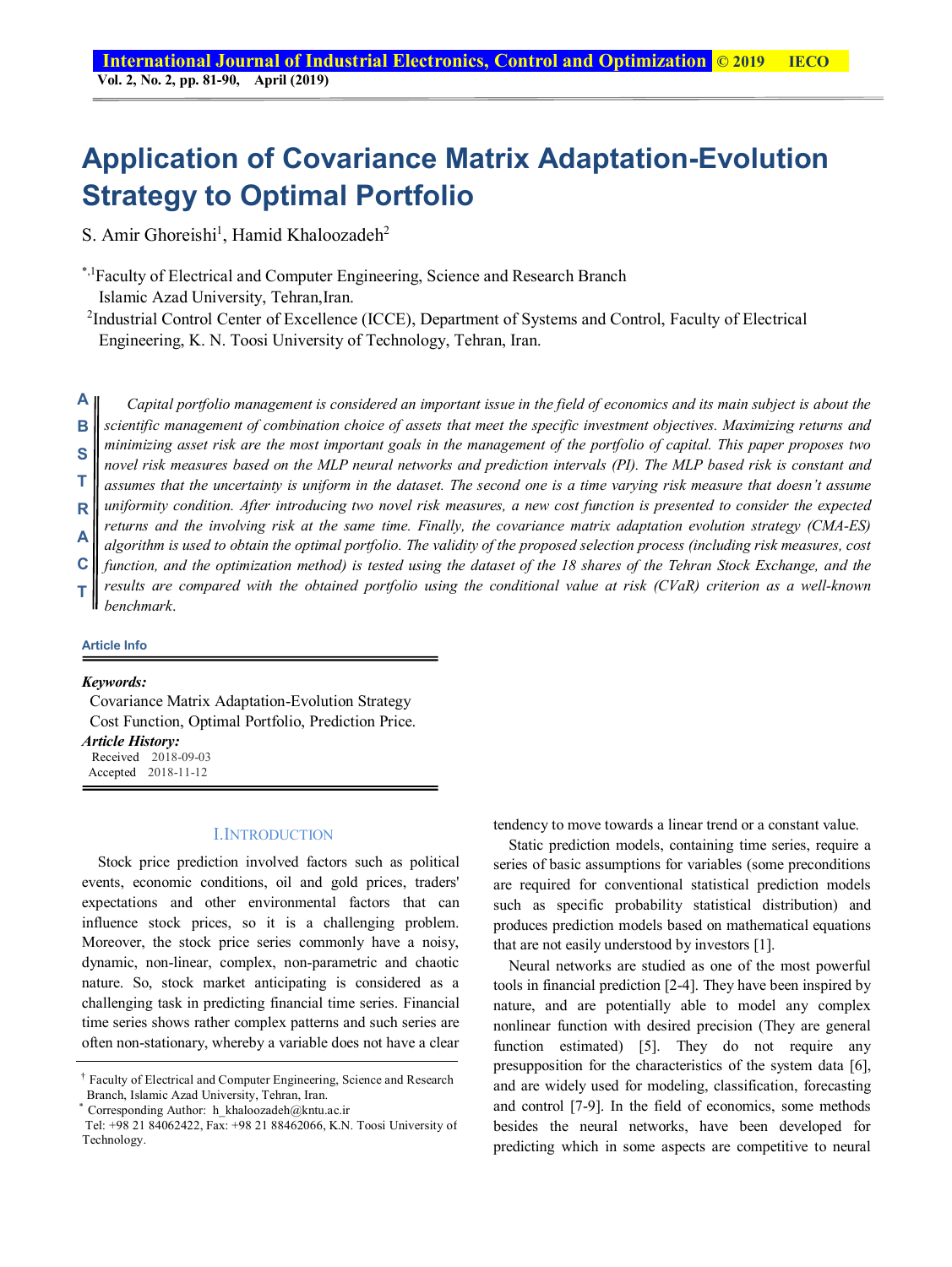networks. Agent-Based Modeling (ABM) methods are involved in this category.

The price per share is a function of the supply and demand for that share. Supply, indicating the level of scarcity and demand, reflects the demands and needs of traders. The ABM method is used to model and predict stock prices, to identify different categories of traders, and to analyze and predict the supply and demand of these different categories. In this way, the trader's behavior is modeled using any strategy that the agent is called. After modeling the behavior of all factors in the market, it is possible to estimate the supply and demand for the future, and from this amount of supply and demand, the price can be predicted.

In Ref. [10], the technical and fundamentalist agents are introduced and analyzed. Also, these two agents are used to provide a method to predict stock prices. Ref. [11] by presenting newer models for the mentioned agents, tries to approach the ABM method of [10] to human thinking as much as possible. Ref. [12] has also investigated the fundamentalist agent model in a particular way, reducing its hypotheses, to present a new method for combining the beliefs of the agents with each other. It has shown that the profits obtained with this method are greater than the traditional fundamentalist agents. Ref. [13] specifically addresses the technical agent and, presenting a new nonlinear combining belief model, improves the prediction result than the normal technical agent. The ABM method has been firmly established in its research in the field of economics, and even books have been published in this area [14].

Despite such superiorities, neural networks have two disadvantages. The first is a significant reduction in the prediction accuracy when there is a considerable uncertainty in the system data. Therefore, the reliability of predictions also decreases. Since these uncertainties are not predictable with high precision, the accuracy of the output of the neural networks, which is one-dimensional, is faltered. This weakness of the neural networks is due to the production of the mean value of the target function as output [15]. This problem has been investigated in the load forecasting of the distribution network [16-17], predicting the life expectancy of components [18], the predictions needed to provide financial services [19], the predictions needed in water distribution systems [20], transport systems [21-23] and baggage handling systems [24], have similar problems with conventional neural networks.

The second difficulty of the neural networks is that they generate a single point forecasting output and do not cater any criterion for measurement of its accuracy. It is serious to investigate the uncertainties in single-value and point predictions in order to amend the prediction accuracy and subsequent decision-making process.

To overcome these problems, PI are proposed for the neural networks. A PI is composed of upper and lower limits,

which include the value of the target values, with a certain probability of  $(\alpha-1)$  percent, called the confidence level. The main motivation of the PIs production is the quantification of uncertainty induced by the point predictions. In many papers, the production of PIs and their combination with the output of neural networks has been addressed [25-35]. Another issue that arises in this area is how to choose a stock portfolio and optimal allocation of capital. Maximizing returns and minimizing asset risk are the most important goals in the management of the portfolio of capital. According to the theory of mean - variance (MV), Markowitz, an investor seeks to maximize returns for a predetermined level of asset risk or minimize risk for a certain level of returns [36-37].

#### $Maximize (Expected return - Risk)$ (1)

Any kind of investment is confronted with uncertainties that put the future return of the portfolio at risk. The risk of an asset is due to the return or value of the portfolio which may be less than expected. The mean-risk models were introduced for the first time in the early 1950s to provide practical solutions to the issue of choosing a portfolio of capital. Using these models, the average risk uses only two parameters of average return and risk to describe the distribution [38].

As noted above, stock price forecasting and the presentation of a suitable risk model are two important issues that must be addressed before the optimal portfolio selection. This paper investigates the risk measures. In this regard, two new risk metrics are proposed using MLP neural networks with differential output and interval prediction to model the uncertainty of the expected return on the allocation of capital. The first risk metric is based on the normalized average of square error of the predicted neural network for stock price prediction. In this criterion, it is assumed that the uncertainties uniformly affect the data and are not variable with time. In the second criterion, the width of PIs that are trained with the stock data are used. In this viewpoint, there is no assumption of uniformity for the uncertainty of the data. A novel cost function was presented to simultaneously consider the expected returns and risks. This solves using CMAES Algorithm by applying a step-by-step algorithm to facilitate the solving process.

The remainder of this article is as follows: In Section 2, the necessary preliminaries for making PI and the training process different from [39] are explained. In Section 3, the prediction stages with the aid of a different neural network to model the problem of capital allocation and its solving method will be explained. In Section 4, the algorithm presented in Section 3 is implemented for 18 selected shares of the Tehran Stock Exchange (TSE), and the efficiency of the two risk measures introduced, are measured in contrast with the CVaR, of which the results indicate that the risk measures are appropriate.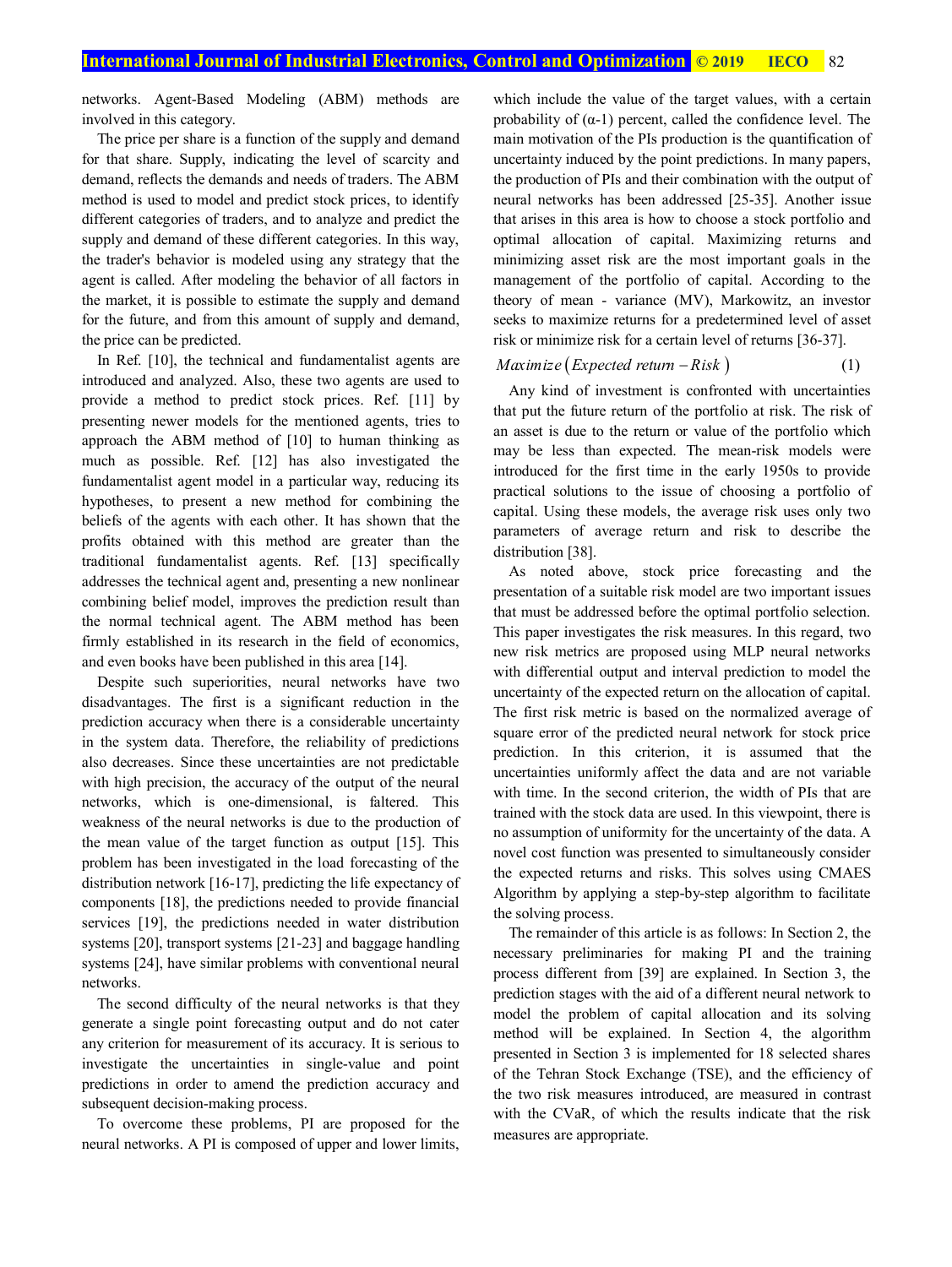As mentioned before, the main advantage of the ABM method is the proximity of its logic to human thinking. On the other, neural networks have a great ability to model complex nonlinear functions as the stock price trending function. Therefore, comparing the proposed method for the stock price prediction to the ABM method can be a good benchmark.

#### II. NECESSARY PREPARATIONS FOR PI

The method of [39] has been applied to train the neural network for achieving PI. This method is called the Lower Upper Bound Estimation (LUBE). The advantage of this method is avoidance of using the output derivative of the neural network with respect to its parameters that can cause biases in the prediction process [34].

The aim is obtaining PIs with the minimum possible width and the acceptable coverage probability in the LUBE method. A neural network is utilized for the estimate of upper and lower bound in the production of PIs [24]. One of the most important criteria in the production of PI is the level of coverage(1 –  $\alpha$ ), where ( $\alpha$  < 1). This measure indicates the percentages of the system output included by PI. The level of confidence is also known by the coverage percentage of PI or PICP. It can be represented by [24, 21, and 16]:

$$
PICP = \frac{1}{n} \sum_{i=1}^{n} c_i
$$
\n<sup>(2)</sup>

Where n is the number of data samples and  $c_i$  will be equal to 1 if i'th data sample is inside the PI band, and otherwise is zero.

$$
L(x_i) \le y_i \le U(x_i) \tag{3}
$$

Besides that  $L(x_i)$  and  $U(x_i)$  are lower and upper bounds of PI for i'th data sample respectively. A Schematic of a PI-based neural network is presented In Fig. 1. As mentioned before, only the PICP reaching one is not enough in the evaluation of the performance of the PI. Besides that the PI bandwidth should be as small as possible. The prediction interval normalized average width (PINAW) is considered for this intent:

$$
PINAW = \frac{1}{nR} \sum_{i=1}^{n} (U_i - L_i).
$$
 (4)

Where  $R$  is the maximum value in difference between the upper and lower bounds of PIs. The parameter  $R$  is used to normalize PINAW magnitude between zero and one. This process is done to make PINAW comparable respect to the PICP measure. The trend of PINAW and PICP has the same behavior.



**Fig. 1**. A schematic of a PI-based neural network.

So, the higher the value of PINAW grows PICP will approach to one. PINAW can be replaced with Prediction Interval Normalized Root-mean-square Width (PINRW), because the neural networks are trained using square measures usually. This criteria is defined as:

$$
PINRW = \frac{1}{R} \sqrt{\frac{1}{n} \sum_{i=1}^{n} (U_i - L_i)^2}
$$
 (5)

PINRW intensifies the bigger interval bandwidth influence. So, it is expected that the produced PIs using PINRW be narrower than the PINAW produced ones. As mentioned before, narrower PIs with a high coverage percentage are desired. Besides that, decreasing the width of the PIs will result in decreasing the coverage percentage. So, we should balance them in a reasonable manner. This result states that, the PI production process can be considered as a multi-objective optimization problem:

$$
\left(\max_{\omega} PICP\right) \& \left(\min_{\omega} PINRW\right) s.t. \left(0 < PICP \le 1\right) \& \left(PINRW > 0\right)
$$
\n(6)

The optimal weights of the neural network  $(W^*)$  in  $(6)$ should be determined such that the PICP and PINRW are as high as possible and as small as possible respectively. The solution of (6) is tedious and many of the Pareto's answers aren't acceptable due to low PICP values that reduces the reliability of PI [39]. The minimum required PICP can be modelled as a constraint and the optimization problem will change to a single objective optimization problem:

$$
\left(\min_{\omega} PINRW\right)
$$
  
s.t.  $(\mu \leq PICP \leq 1) \& (PINRW > 0)$  (7)

The optimal weights of the neural network  $(W^*)$  in  $(7)$ are determined to minimize the PINRW.  $\mu$  is the minimum acceptable level of PICP. It is worth noting that the single-objective optimization problem is easier than a multi-objective problem to solve. Finally, the mentioned optimization problem will be solved by the PSO algorithm.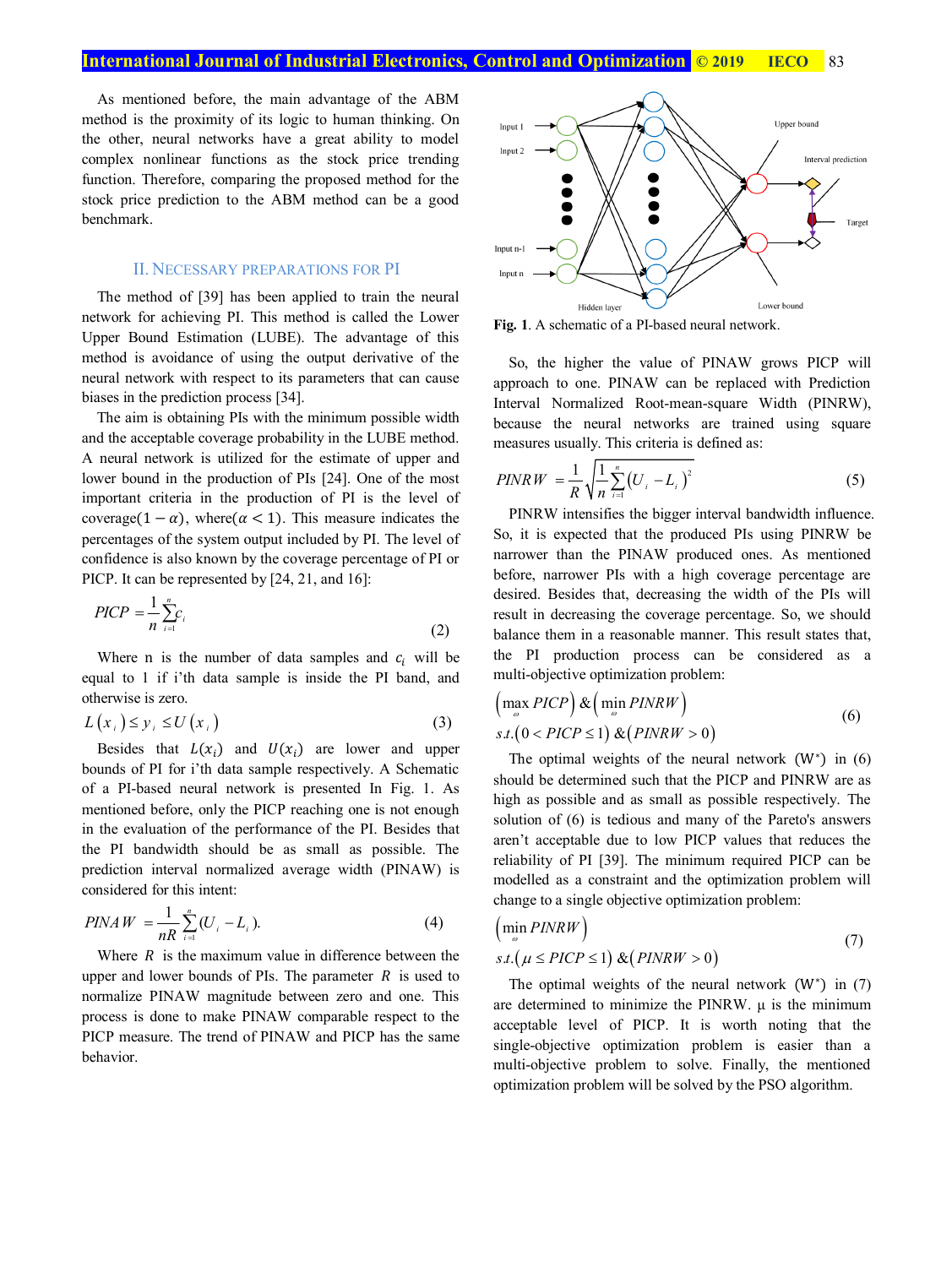# III. LUBE METHOD

The traditional methods for producing neural network based PIs include following steps [40]:

- Neural networks are trained to minimize the estimation error.
- Assuming a specific data distribution, the mean and variance values are calculated then, the Hessian and Jacobian matrices of the neural network coefficients are also created. This process results in PIs creation.

These building PIs methods suffer from multiple issues. For instance, the Delta method assumes data and residuals are Gaussian distributed. Also, both the Delta and Bayesian methods need the Jacobin and Hessian matrices calculation. This may lead to the problems of accuracy of matrixes and reliability decay of PIs. Besides that, the calculation of these matrices is time consuming and greatly increases the implementation difficulty of these methods. The LUBE method has been proposed in [41] for the first time. A two-output neural network is trained to build PIs in one step, without any assumption on data distribution in this method (these two outputs are related to the lower and upper bounds of PI). The LUBE algorithm can be expressed as:

*1)* Neural networks are trained to minimize the estimation error. The available data are divided into 3 groups: train, evaluation and test. The train data is used to set the parameters of the neural network. The evaluation dataset is used to specify the optimal structure of the neural network (the number of hidden layers, the number of neurons in each layer). Finally, the test data is used to evaluate the performance of the trained neural network.

*2*) Since the stock market data is not stationary, they will be differences. According to the proposed method [42], this operation is done only for the output of the neural network.

$$
x_{t+n} = \Delta x_{t+n} + x_t \tag{8}
$$

In (8),  $\Delta x_{t+n}$  is the stationary dataset gained by differencing.

*3)* Next, the optimal structure of the neural network will be assigned. The training is repeated to a certain limit (in this paper, the training is repeated 3 times) for each candidate of the neural network structure. After that, the PICP and PINRW of each trained neural network are calculated using the evaluation data. The optimal structure of the neural network is selected within the trained networks finally. In this paper, despite of [39], the neural networks with larger cost functions J are chosen. The cost function J of each candidate of the neural network is the mean of the 3 neural networks cost functions.

$$
J = \frac{PICP}{PINRW} \tag{9}
$$

The PI will be chosen with a higher PICP and a lower PINRW using this criterion. It is worth noting that this criterion is calculated only for the cases of PICP $> \mu$ .

*4)* The main stage of PSO algorithm is updating the particle velocity and position values. This process is done as follows [43]:

$$
v_n(t+1) = Wv_n(t) + c_1 rand(.)(p_{best,n} - x_n(t)) + c_2 rand(.)(g_{best,n} - x_n(t))
$$
\n(10)

$$
x_n(t+1) = x_n(t) + v_n(t+1)
$$
 (11)

Where  $v_n$  and rand (.) are the velocity of the particle in the n-th dimension, and a random number between 0 and 1 respectively. Also W,  $C_1$  and  $C_2$  are is a weighting factor and coefficients that determine the relative importance between  $P_{best}$  and  $g_{best}$  [44] respectively. Besides that the maximum allowable particle velocity and position are determined by  $V_{max}$  and  $X_{max}$ .

*5)* If the above algorithm is performed a certain number of times, or the produced PI is satisfying, go to the next step, and otherwise return to step 4.

 $6)$  After the PI training,  $g_{best}$  will be used as the neural network weights. Finally, the PICP and PINRW values are reported.

# IV. THE PROPOSED METHOD

 In this section, the process including the prediction of stock prices to the optimal allocation of the portfolio is explained.

#### *A. Stock Price Prediction*

The MLP neural networks are applied to predict 'n' future days of stock prices ( $n = 5$  is taken in this paper). It is well known that the performance the neural networks are satisfied in the case of stationary dataset. This neural network model can be expressed as:

$$
\hat{x}_{t+n} = f\left(x_{t}, x_{t-1}, x_{t-2}, \dots, x_{t-p}\right) + e_{t+n} \tag{12}
$$

Where  $x_{t-i}$  is the stock price data of i days before and  $e_{t+n}$  is the estimation error of  $x_{t+n}$ . As mentioned earlier [45-46], stock prices data do not have stationary behavior. So the neural networks will not succeed in the prediction operation, unless the data transform to be stationary. Differentiating is the one of the approaches making data samples stationary. The data with n index difference are subtracted from each other due to the prediction of n forward samples:

$$
\Delta \hat{x}_{t+n} = f(x_t, x_{t-1}, x_{t-2}, \dots, x_{t-p}) + e_{t+n} \quad , \quad \hat{x}_{t+n} = \Delta \hat{x}_{t+n} + x_t \quad (13)
$$

 $x_{t+n}$  and  $x_t$  samples have a high correlation for small and medium n values due to non-stationary nature of the dataset. So  $\Delta x_{t+n}$  and consequently  $\Delta \hat{x}_{t+n}$  will be small numbers [43]. Thus the problem of non-stationary property of the dataset in prediction will be greatly resolved.

$$
\Delta \hat{x}_{t+5} \approx f\left(x_{t}, x_{t-1}, x_{t-2}, \dots, x_{t-p}\right) \quad , \quad \hat{x}_{t+5} = \Delta \hat{x}_{t+5} + x_{t} \tag{14}
$$

After training neural networks using well known algorithms as gradient descent and assign the optimal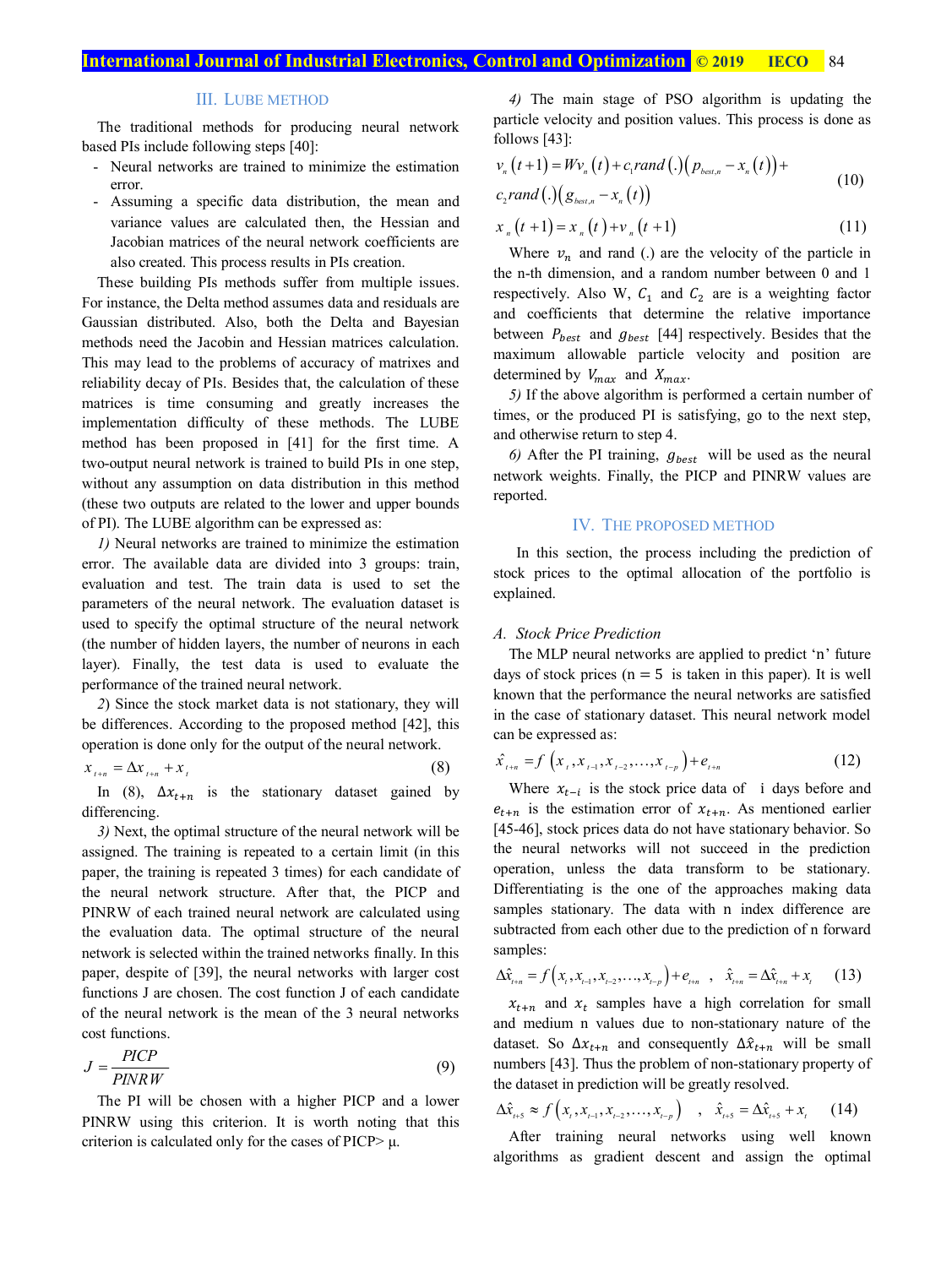structure, the neural networks' output and the price of today are used to estimate the price of n days later. After that, the expected returns can be resulted as follows:

$$
r_{i+n} = \frac{\hat{x}_{i+n} - x_{i}}{x_{i}} = \frac{\Delta \hat{x}_{i+n}}{x_{i}}
$$
(15)

### *B. Expected Return Risk Estimation*

Since the uncertainty is involved in the dataset, it is necessary to incorporate the expected predictions with these uncertainties. The two viewpoints are considered in this for this problem:

*1)* Taking the variance of the estimation error of the previous mentioned differential neural network as a constant risk:

$$
\sigma^2 = \frac{1}{n} \sum_{i=1}^n (x_i - \hat{x}_i)^2
$$
 (16)

*2)* Taking PI based neural network as the time varying risk of each share  $U_i - L_i$ . Since the PIs are produced for the uncertainty involvement in system data, it is expected that the PI based risk would be more realistic and will increase returns with respect to the previous case.

### *C. Cost Function and Optimization of Portfolio*

The expected returns have been introduced and the related risks are assigned. Now, the cost function will be introduced to solve the portfolio optimization problem. The expected returns and related risk will be simultaneously considered in a cost function as below to make the process of the portfolio allocation easier:

$$
J = \sum_{i=1}^{m} \left[ \frac{w_i(t+n)r_i(t+n)-}{\left[w_i(t+n)-w_i(t)\right]}\right] \exp(-\sigma_i(t+n)) \qquad (17)
$$
  

$$
tr(x) = sgn(x) \left( \frac{bp+sp}{2} \right) + \frac{bp-sp}{2},
$$
  

$$
\sum_{i=1}^{m} w_i(t+n) = \sum_{i=1}^{m} w_i(t) = 1
$$

Where  $w_i(t)$  is the weight of the i-th capital in the portfolio at t time instant. m is the number of shares in the stock portfolio.  $r_i(t+n)$  and  $\sigma_i(t+n)$  are normalized expected return and the related risk of the i-th share respectively. A penalty is also incorporated for the transaction costs.  $bp$  and  $sp$  are buy and sale penalties respectively. The function  $tr(x)$  has been proposed for the easier involvement of these two different penalties.

The portfolio selection optimization problem will be solved by an evolutionary search algorithm as CMA-ES at the next stage. A strategy called step-by-step is used due to time consuming solve process optimization problem. According to this strategy, we only buy (sell) a share that has

a higher price growth (decline) than a predefined threshold (this is the desired value that is taken 5% here). So, the stock will not take part in the optimization process if its price is almost constant. This strategy is presented in (19):

$$
\begin{cases}\nif \quad \frac{\hat{x}_{t+n} - x_t}{x_t} \gg 0.05 \to x_t \text{ selected for optimization} \\
otherwise \to x_t \text{ not selected for optimization}\n\end{cases}
$$
\n(19)



**Fig. 2.** Diagram of the proposed method for assigning the optimal portfolio.

### *D. CMA-ES:*

The covariance matrix adaptation evolution strategy (CMA-ES) enumerates amongst the most efficacious evolutionary methods for continuous parameter optimization. This scheme was proposed by [43] and further advanced in [44, 45]. The CMA-ES is rather intricate and includes a number of free parameters which have to be set with no or little theoretical guidance. It is important that the CMA-ES does not work well for large population sizes. The application of the CMA-ES algorithm is useful. Consider the objective function  $f: I\mathbb{R}^n \to I\mathbb{R}$  and there is a sequence of  $x(t)$ ,

 $t = 1, 2, \dots \in IR^n$  which minimize  $f(x(t))$ .

$$
f: x \subseteq IR^{\prime\prime} \to R \qquad x \to f(x) \tag{20}
$$

*f* as objective function is non-linear, non-separable, non-convex and non-smooth. The aim is to find the new point x that minimizes the cost function. This novel search point is sampled normally distributed as:

$$
x_i \sim m + \sigma N_i(0, C) \qquad i = 1, 2, ..., \lambda \tag{21}
$$

Where  $m \in IR^n$ ,  $\sigma \in IR_+$  and  $C \in IR^{n \times n}$ . The *m* is the mean vector characterizes the favorite solution. Step size  $\sigma$ controls the step length. Also, *C* is covariance matrix which shows the shape of the distribution ellipsoid. This matrix of the distribution is updated such that the likelihood of previously successful search steps is increased and followed by:

$$
\{x \in \mathbb{R}^n \mid x^T C^{-1} x = 1\} \tag{22}
$$

The candidate solutions  $x_i$  are evaluated on the objective function to be minimized:

$$
x_{i2} \rightarrow f(x_i) \qquad i = 1, 2, ..., \lambda \qquad (23)
$$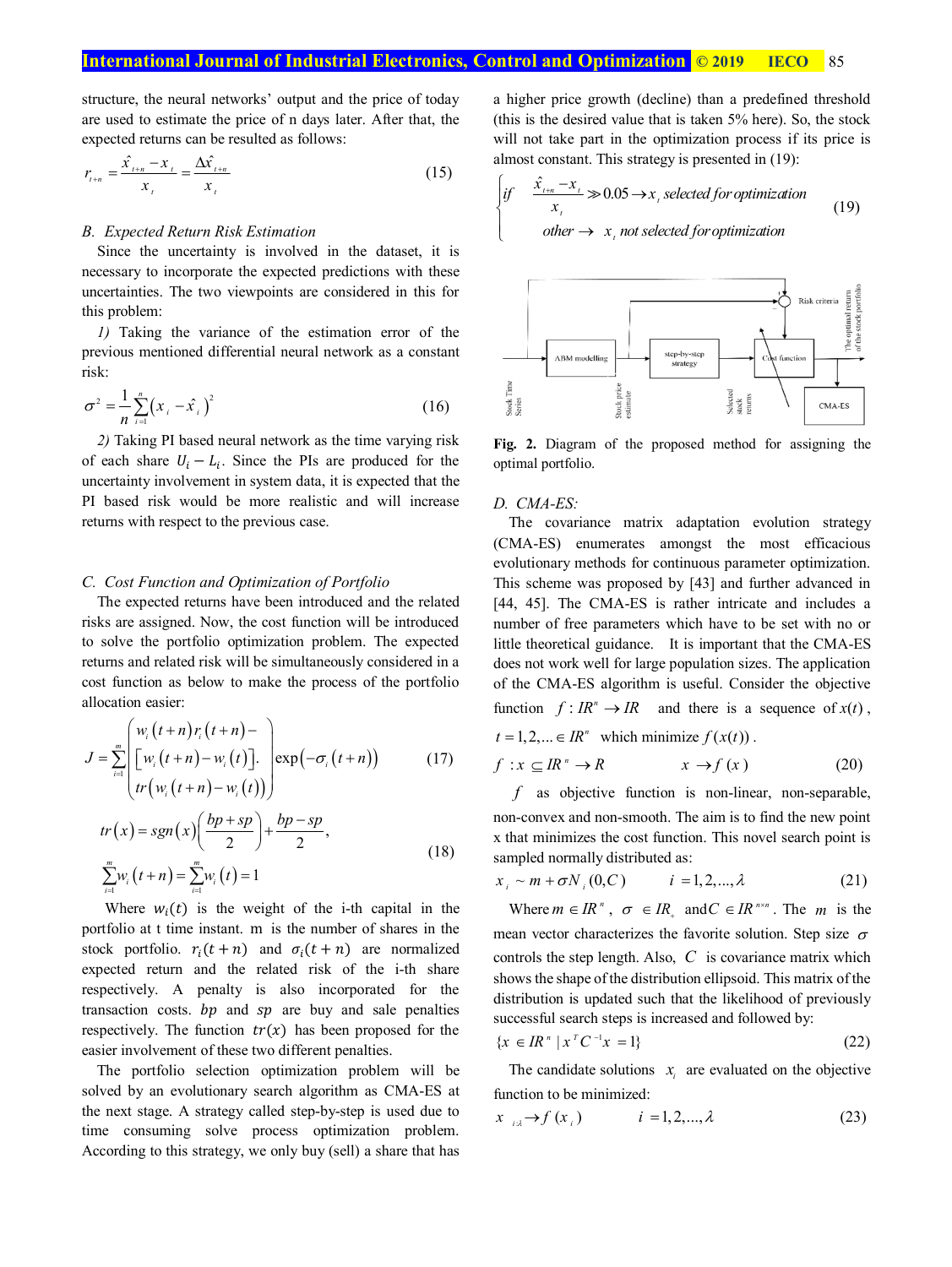The results are sorted via fitness and then weighted mean is calculated as written below:

$$
x_{i\lambda} \to sort(x_{i\lambda})
$$
  
\n
$$
m_{k+1} = m_k + \sum_{i=1}^{\mu} w_i (x_{i\lambda} - m_k) \qquad k = 1, 2, ..., K
$$
\n(24)

Where *k* is number of iteration.  $\mu \le \lambda/2$  and  $w_i = 1, 2, \dots, \mu$  is positive weights as:

$$
w_1 \ge w_2 \ge ... \ge w_\mu > 0
$$
  

$$
\sum_{i=1}^{\mu} w_i = 1
$$
 (25)

The step-size  $\sigma_k$  is updated using cumulative step-size adaptation (CSA), sometimes also indicated as path length control. The evolution path  $p_{\sigma}$  is updated first.

$$
p_{\sigma} = (1 - c_{\sigma})p_{\sigma} + \sqrt{1 - (1 - c_{\sigma})^2} \sqrt{\mu_{w}} C_{k}^{-1/2 \frac{m_{k+1} - m_{k}}{\sigma_{k}}}
$$
  
\n
$$
\sigma_{k+1} = \sigma_{k} \times \exp\left(\frac{c_{\sigma}}{d_{\sigma}} \left(\frac{\|p_{\sigma}\|}{E\|N(0, I)\|} - 1\right)\right)
$$
  
\n
$$
\mu_{w} = \lambda / 4
$$
\n(26)

Where  $\frac{1}{c_{\sigma}} \approx n/3$  $\approx n/3$ ,  $C_k^{-1/2}$  is the unique symmetric square

root of the inverse of  $C_k$ , and  $d_{\sigma}$  is the damping parameter usually close to one. For  $c_{\sigma} = 0$  the step-size remains unchanged. The step-size  $\sigma_k$  is increased if and only if  $\|p_{\sigma}\|$ is larger than the anticipated and decreased if it is smaller value given by:

$$
E\|N(0,I)\| = \sqrt{2}\Gamma((n+1)/2/\Gamma(n/2)) \approx
$$
  

$$
\sqrt{n}(1-1/(4n)+1/(21\times n^2))
$$
 (27)

Finally, the covariance matrix is updated as:

$$
p_c = (1 - c_c) p_c + I F \times \sqrt{1 - (1 - c_c)^2} \sqrt{\mu_w} \frac{m_{k+1} - m_k}{\sigma_k}
$$
  
\n
$$
C_{k+1} = (1 - c_1 - c_\mu + -c_s) C_k + c_1 p_c p_c^T + c_\mu
$$
  
\n
$$
c_\mu \sum_{i=1}^\mu wi \frac{x_{k\lambda} - m_k}{\sigma_k} (\frac{x_{k\lambda} - m_k}{\sigma_k})^T
$$
  
\n
$$
IF = \begin{cases} 1 & \text{if } \rightarrow ||p_\sigma|| \in [0, \alpha \sqrt{n}] \\ ||p_\sigma|| \le \alpha \sqrt{n} & \text{Others} \end{cases}
$$
\n(28)

Where *T* indicates the transpose and  $\frac{1}{n} \approx n/4$ *c*  $\frac{1}{c_c} \approx n/4$ ,  $\alpha \approx 1.5$ ,  $c_1 \approx 2/n^2$  and  $c_\mu \approx \mu_w/n^2$ . Also *cs* given by  $cs = (1 - IF)c_1c_c(2 - c_c)$ .

# V. SIMULATION

The proposed algorithm for forecasting stock prices and modeling the capital allocation problem with the two risk measures is simulated for the data of 18 shares of the TSE during the period from 12/2/2012 to 13/4/2016. The stock list selected is provided in Table 1.

| <b>TABLEI</b><br><b>SELECTED STOCKS TO BE PRESENT IN THE PORTFOLIO WITH</b> |                       |               |  |  |
|-----------------------------------------------------------------------------|-----------------------|---------------|--|--|
|                                                                             | <b>NUMBER INDICES</b> |               |  |  |
| Stocks name with number indices                                             |                       |               |  |  |
| GOGEL(1)                                                                    | VOTSOUM (2)           | MADARAN (3)   |  |  |
| GHAPINO (4)                                                                 | KASEFA(5)             | KAHIFEH (6)   |  |  |
| WASINA(7)                                                                   | KAMA(8)               | JAM(9)        |  |  |
| KHARIJK (10)                                                                | GHADASHT (11)         | PARSAN (12)   |  |  |
| ZAHDER (13)                                                                 | KHOSAZ (14)           | SAKHASH (15)  |  |  |
| GHASALM (16)                                                                | KHORRAM (17)          | WAGHADIR (18) |  |  |

The first step is the training of the differential MLP neural network to predict the price of the 18 shares. Since we want to change the allocation of capital every 5 days, the forecast horizon is considered to be 5 days. In Table 2, the mean variance of the normalized estimation error (mse) of the prediction of price for each of the 18 stocks for the next 5 days has been presented.

**TABLE II**  MEAN VARIANCE OF NORMALIZED ESTIMATION ERROR (MSE) OF THE PRICE PREDICTION FOR NEXT 5 DAYS

| Stock No. |        |        | 2      |        |
|-----------|--------|--------|--------|--------|
| mse       | 0.1396 |        | 0.0003 | 0.0098 |
| Stock No. |        |        |        |        |
| mse       |        | 0.0060 | 0.0716 | 0.0870 |
| Stock No. |        |        | 8      | 9      |
| mse       | 0.0018 |        | 0.1252 | 0.1308 |
| Stock No. | 10     |        |        | 12     |
| mse       | 0.0211 |        | 0.0215 | 0.0254 |
| Stock No. | 13     |        | 14     | 15     |
| mse       | 0.0031 |        | 0.0006 | 0.0548 |
| Stock No. | 16     |        | 17     | 18     |
| mse       | 0.0838 |        | 0.0011 | 0.0035 |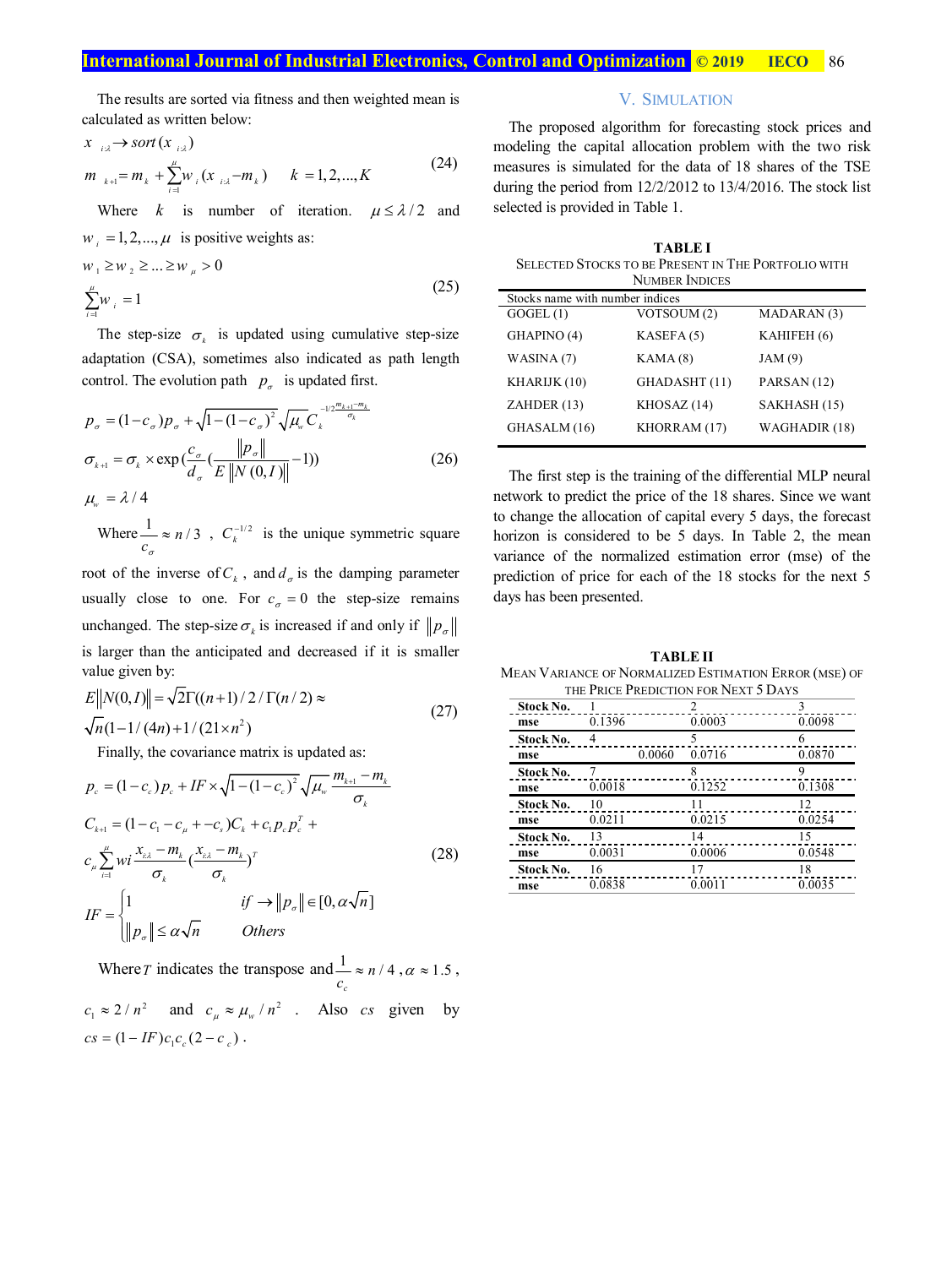The predictions made by the differential neural network for only two shares of Ghapino (Pars Minoo) and Ghasalm (Salemin) as an example of the stock portfolio available, are shown in Fig. 3. The neural networks trained to predict share prices in the next 5 days have been used and the above variances are used as a risk measure.



**Fig. 3**. Real stock price and stock price data predicted by the MLP differential neural network.

The second proposed criterion for the risk is the PI's width. In this regard, for each of the 18 shares, separately, another PI-based neural network with two hidden layers, by the training LUBE algorithm and for the 6 different neuron modes and for each case, the neural network training process is performed 3 times. In Table 3, the average  $J = \frac{PICP}{PINRW}$  of trained neural networks has been written for 18 shares.

6 Neuron modes are as follows:

Mode (1): 3 neurons in the first layer and 1 neuron in the second layer.

Mode (2): 3 neurons in the first layer and 2 neurons in the second layer.

Mode (3): 5 neurons in the first layer and 1 neuron in the second layer.

Mode (4): 5 neurons in the first layer and 2 neurons in the second layer.

Mode (5): 7 neurons in the first layer and 1 neuron in the second layer.

Mode (6): 7 neurons in the first layer and 2 neurons in the second layer.

The PIs of the two Ghapino (Pars Minoo) and Ghasalm (Salemin) shares are listed as examples in Fig. 4.

| TABLE III      |                               |              |        |        |        |        |
|----------------|-------------------------------|--------------|--------|--------|--------|--------|
|                | <b>RESULTS OF PI TRAINING</b> |              |        |        |        |        |
| J              | 1                             | $\mathbf{2}$ | 3      | 4      | 5      | 6      |
|                |                               |              |        |        |        |        |
| Stock No.      |                               |              |        |        |        |        |
| $\mathbf{1}$   | 0.9207                        | 0.704        | 1.541  | 5.6033 | 0.4239 | 1.376  |
| $\overline{2}$ | 1.0008                        | 1.1564       | 0.7779 | 1.2004 | 1.612  | 1.815  |
| 3              | 3.2069                        | 0.4524       | 2.3283 | 0.8628 | 1.8364 | 0.6337 |
| 4              | 2.2979                        | 1.4974       | 1.9382 | 3.1303 | 2.075  | 7.3732 |
| 5              | 1.655                         | 2.2632       | 0.8101 | 0.7829 | 1.1524 | 0.7613 |
| 6              | 1.3088                        | 1.1248       | 1.9015 | 0.7435 | 1.4703 | 0.467  |
| 7              | 0.6015                        | 1.2823       | 0.8006 | 1.7229 | 1.2824 | 1.9237 |
| 8              | 0.7245                        | 0.8942       | 3.7359 | 1.0633 | 1.1845 | 0.8071 |
| 9              | 4.1241                        | 0.7206       | 1.3364 | 1.4327 | 1.2723 | 2.0765 |
| 10             | 2.0808                        | 1.9174       | 2.0396 | 1.3829 | 0.9781 | 0.6392 |
| 11             | 0.8539                        | 0.4722       | 2.204  | 1.7669 | 1.5481 | 1.2342 |
| 12             | 1.2428                        | 0.6476       | 1.2009 | 1.5271 | 0.8024 | 1.4014 |
| 13             | 1.4872                        | 1.6919       | 0.7834 | 0.6851 | 1.5115 | 2.1117 |
| 14             | 1.3457                        | 0.1568       | 1.8406 | 2.8036 | 2.6902 | 2.0154 |
| 15             | 1.0762                        | 1.8889       | 0.4868 | 1.9573 | 1.7026 | 0.4958 |
| 16             | 1.4507                        | 1.2671       | 3.2854 | 1.1466 | 2.1733 | 3.9235 |
| 17             | 1.4507                        | 1.2671       | 3.2854 | 1.9683 | 1.697  | 1.4969 |
| 18             | 2.7421                        | 0.635        | 1.4234 | 1.1165 | 0.4705 | 1.2961 |



**Fig. 4**. PIs Generated for the two selected shares.

In recent years, the CVaR as the mean of the tail of the probability density (risk greater than VaR) has attracted a lot of attention. The CVaR as a risk criterion has shown better characteristics than VaR. This risk criterion measures the expected risk when it is greater than the specified percentile (VaR), indicating that, if the conditions are unfavorable, how much risk would it have? In other words, CVaR indicates that if changes in the stock portfolio value are likely to be  $(1 \alpha$ ) in the tail section of the probability density curve, then how much is the risk during a n-day period [42]. For comparing the efficiency of the proposed two risk measures, the criterion of CVaR is used in the following equation [42]:

$$
CVaR_{\beta}(x) = (1-\beta)^{-1} \int_{f(x,y)\beta^x aR_{\beta}(x)}^a f(x,y) p(y) dy \qquad (29)
$$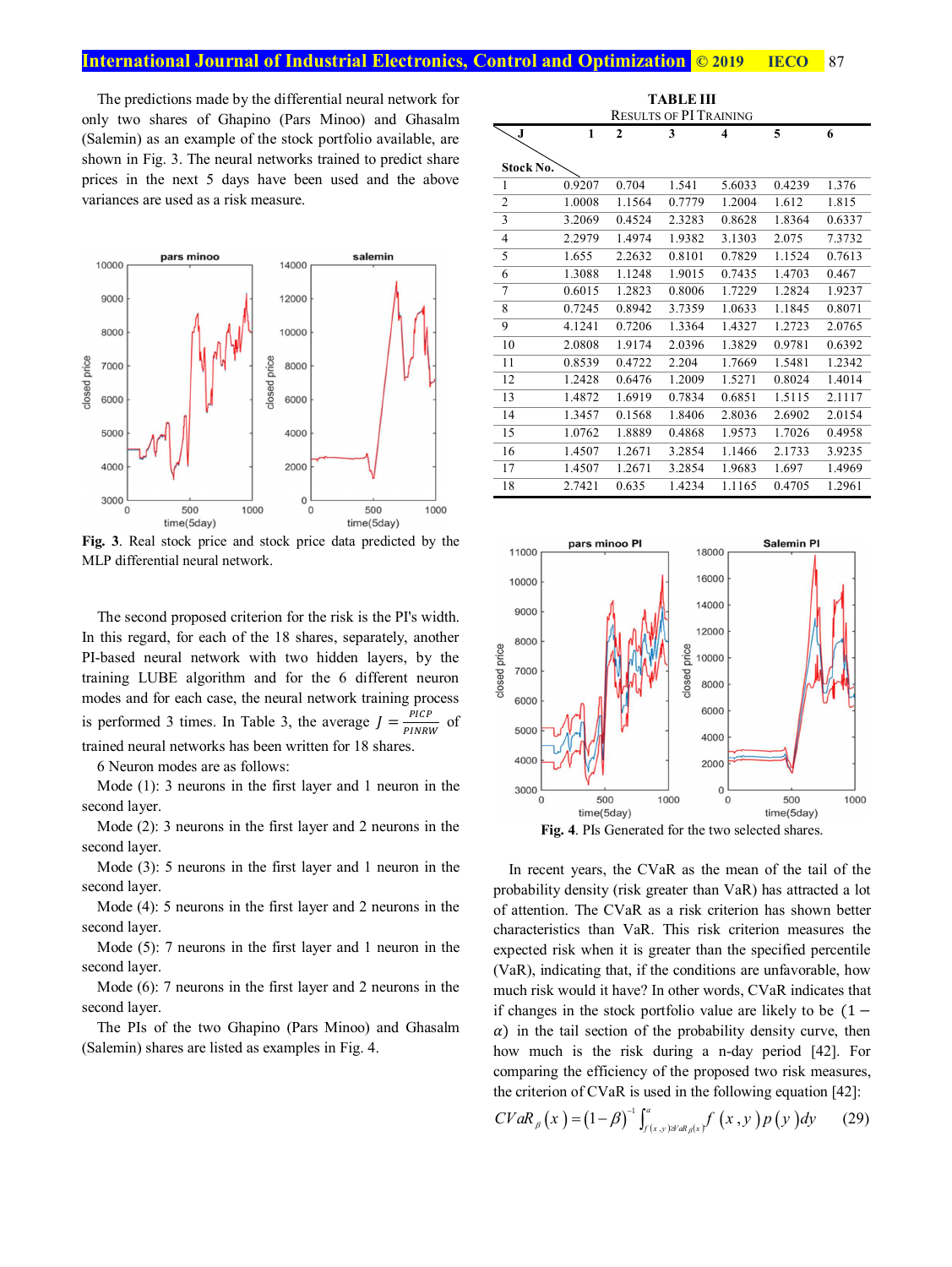Afterward, the problem of 5-day period capital allocation is solved for three modes using the CMAES algorithm. At this stage, as outlined in Section 3, the step-by-step strategy is applied. Thus, the low speed of the CMAES algorithm is not too troublesome, and we can still take advantage of the global search capability. At each stage, only stocks with more than 5% price change are entering the optimization process. Of course, this measurement of price change is obtained using the subtraction of price predicted by the neural network for each share for the next 5 days and the current price. Therefore, the optimization problem has been solved and the normalized returns are calculated at each step. This return is as follows:

$$
R_{\text{total}}(k) = (1 + r_{r_1})(1 + r_{r_2}) \dots (1 + r_{r_k}) - 1 \tag{30}
$$

Where  $r_{r_j}$  is the real return of the j step compared to the previous step and is derived from the sum of the individual stock returns in the portfolio. It should be attended that the following equation is used to calculate the return on each stock:

$$
r_{n_j} = \left[ w_{ij} r_j - \left[ w_{ij} - w_{i(j-1)} \right] tr \left( w_{ij} - w_{i(j-1)} \right) \right]
$$
 (31)

In Fig. 5, these returns have been plotted.



**Fig. 5**. Normalized returns with 5-day periods for portfolio modification with three criteria of error variance, PI width and CvaR.

It should be noted that all three methods have positive and upward returns over time. However, in all stages, the state of the PI-based risk has higher return. This comes from the fact that in a PI-based risk state, a fixed value is not assigned to the risk. In the first case, noise and uncertainty are assumed to be uniformly distributed at all times, while this is not the case in practice and the uncertainties in stock price data are affected by varying factors over time. In either case, the result of CVaR was better. The optimal weight of the stock on the last optimization step for the three methods is shown in Table 4. This difference between the weights in Table 4 is from the difference in the viewpoint in modeling of risk.

**TABLE IV**  THE WEIGHT OF DIFFERENT STOCKS IN THE PORTFOLIO FOR THREE  $D$ rennen m $D$ ro $\nu$  $S_{\text{m}}$ 

|                  | DIFFERENT INDIVOTATES |                      |                         |
|------------------|-----------------------|----------------------|-------------------------|
| <b>Stock</b>     | Stock weight in       | Stock weight in risk | <b>Stock</b>            |
| weight<br>in     | risk mode with        | mode with estimated  | No.                     |
| <b>CVaR</b> risk | PI width              | error variance       |                         |
|                  |                       |                      |                         |
|                  |                       |                      |                         |
| $\mathbf{0}$     | 0.0169                | 0.0224               | 1                       |
| 0.0406           | $\theta$              | $\theta$             | $\overline{2}$          |
| 0.036            | 0.1534                | 0.1333               | 3                       |
| 0.0379           | 0.02                  | 0.0266               | $\overline{\mathbf{4}}$ |
| 0.0319           | 0.0096                | 0.0128               | 5                       |
| 0.4249           | 0.0018                | 0.0685               | 6                       |
| 0.0359           | 0.0258                | 0.0158               | $\overline{7}$          |
| 0.038            | 0.154                 | 0.0044               | 8                       |
| 0.0363           | $\theta$              | $\theta$             | 9                       |
| 0.0364           | $\theta$              | $\theta$             | 10                      |
| 0.0373           | 0.1272                | 0.3613               | 11                      |
| 0.0378           | 0.0013                | 0.0011               | 12                      |
| 0.0394           | 0.0301                | 0.04                 | 13                      |
| 0.0298           | 0.0491                | 0.0653               | 14                      |
| 0.0384           | $\theta$              | $\boldsymbol{0}$     | 15                      |
| 0.0296           | $\theta$              | $\overline{0}$       | 16                      |
| 0.0382           | 0.0026                | 0.0059               | 17                      |
| 0.0323           | 0.5467                | 0.2424               | 18                      |

Optimization of the portfolio process is repeated using PI risk for ABM and differential neural network, to compare the performance of the proposed prediction method. The result of the returns have been plotted in Fig. 6. It is obvious that the proposed NN based prediction method is more reliable than the ABM Method.



**Fig 6**. .Normalized returns with 5-day periods for portfolio modification with prediction Methods of neural network and ABM.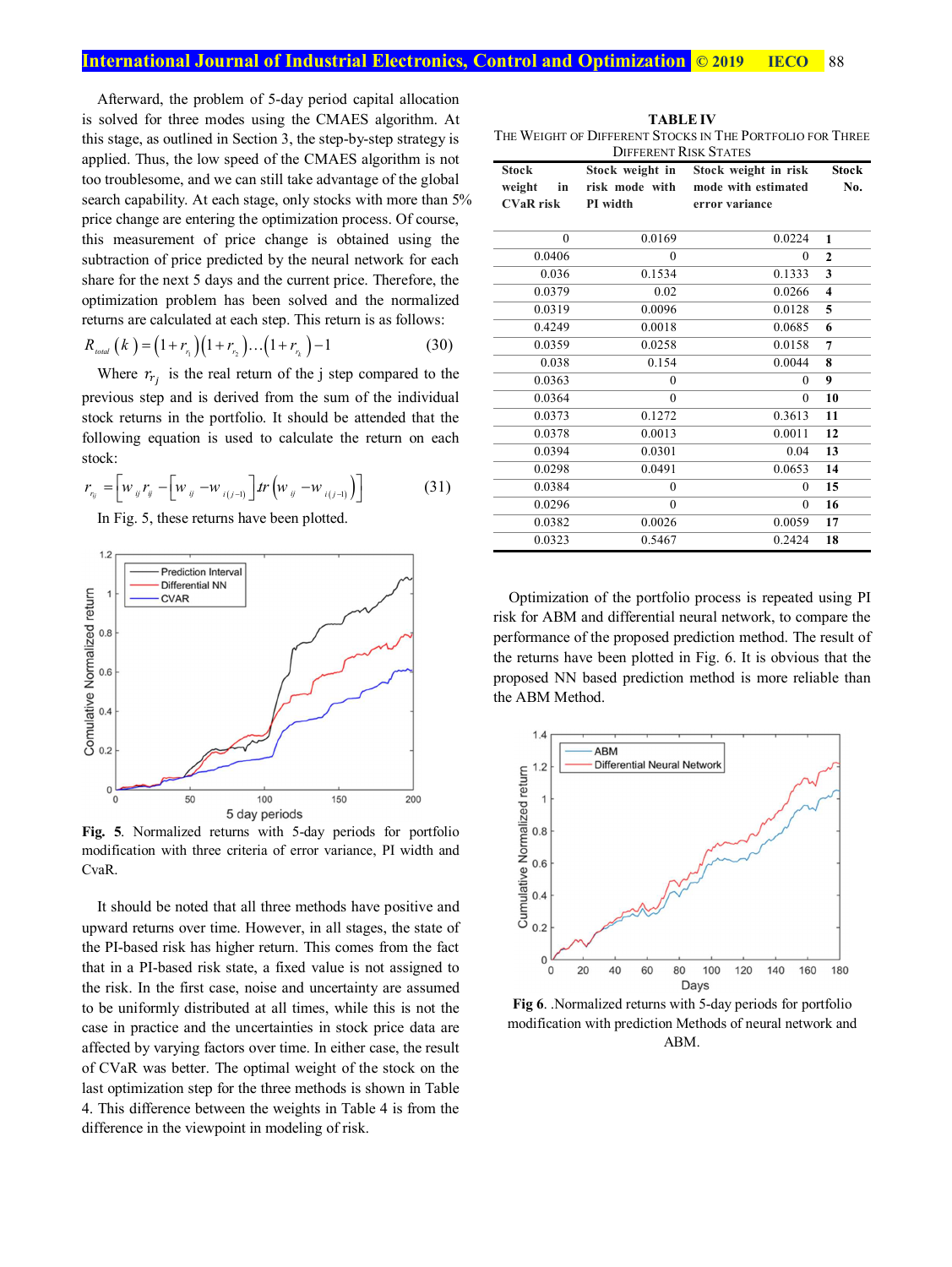# VI.CONCLUSIONS

In this paper, a neural network with differential output has been proposed to predict stock prices, which can easily withstand the non-stationary trend nature of the stock price data, and its neurons do not go to saturation. In the next step, two novel risk measures are introduced for the uncertainty involved in the stock price data. The first criterion is based on the variance of the estimation error of the neural network of the first part and is presented as a time invariant risk. The second criterion is based on the prediction interval (PI) neural network as a time varying risk to make the prediction of the stock prices more realistic. In the next step, selecting the optimal stock portfolio is considered. In this regard, first, a scalar cost function is proposed for the simultaneous involvement of the stock prices predictions of the initial neural network, risk criteria and the transaction costs. This scalar cost function transforms the selection of optimal portfolio into a single-objective optimization problem which is solved using the CMA-ES algorithm. The step-by-step strategy was used to make the optimal allocation of capital more realistic and approach to human thinking which also improved the speed of optimization problem solving. The real returns of two risk scenarios indicated that the use of normal Neural Networks based risk measures can be more effective in comparison with CVaR risk. Also, the proposed differential neural network based prediction method resulted in a higher return value and better performance than the ABM method.

### **REFERENCES**

- [1] J. A. Ou, S. H. Penman, "Financial statement analysis and the prediction of stock returns," Journal *of accounting and economics*, vol. 11, pp. 295-329, 1989.
- [2] A. Patra, S. Das, S. N. Mishra, and M. R. Senapati, "An adaptive local linear optimized radial basis functional neural network model for financial time series prediction," *Neural Computing and Applications,* vol. 28*,* no. 1, pp. 101-110, 2017.
- [3] L. Zhang, F. Wang, B.Xu, W. Chi, Q. Wang, & T. Sun, "Prediction of stock prices based on LM-BP neural network and the estimation of overfitting point by RDCI," *Neural Computing and Applications,* pp*.*1-20, 2017.
- [4] R. Adhikari, R. K. Agrawal, "A combination of artificial neural network and random walk models for financial time series forecasting," *Neural Computing and Applications,* vol.24, no. 6, pp. 1441-1449, 2014.
- [5] G. Armano, A. Murru, and F. Roli, "Stock Market Prediction by a Mixture of Genetic-Neural Experts," *International Journal of Pattern Recognition and Artificial Intelligence,* vol. 16, no. 5, pp. 501-526, 2002.
- [6] C. M. Bishop, "Neural networks for pattern recognition," *Oxford university press*, 1995.
- [7] J.Wu, "Hybrid Optimization Algorithm to Combine Neural Network for Rainfall-Runoff Modeling," *International Journal of Computational*

*Intelligence and Applications,* vol. 15, no. 3, pp. 1650015-1 to 19, 2016.

- [8] D. C. Park, D. M. Woo, C. S. Kim, and S. Y. Min, "Clustering of 3D Line Segments Using Centroid Neural Network for Building Detection," *Journal of Circuits Systems and Computers,* vol. 23, no. 5, 1450071, 2014.
- [9] Y. P. Huang, S. Y.Wen, W. C. Xiang, and Y. S. Jin, "PID Parameters Self-tuning Based on Genetic Algorithm and Neural Network," *Artificial Intelligence*, vol. 10**,**  9789813206823\_0003, 2016.
- [10] Anufriev, M. and Hommes, C., 2012. Evolution of market heuristics. *The Knowledge Engineering Review*, *27*(02), pp.255-271.
- [11] M. Anufriev; T. Bao; J. Tuinstra, "Microfoundations for Switching Behavior in Heterogeneous Agent Models: An Experiment", Journal of Economic Behavior & Organization Volume 129, September 2016, Pages 74-99.
- [12] C. Hommes, D. Veld, "Booms, busts and behavioural heterogeneity in stock prices",Journal of Economic Dynamics and Control Volume 80, July 2017, Pages 101-124.
- [13] Agliari, A.; Hommes, C.H.; Pecora, N., "Path dependent coordination of expectations in asset pricing experiments: a behavioral explanation", Journal of Economic Behavior & Organization Volume 121, January 2016, Pages 15-28.
- [14] S. Chen, "Agent-Based Computational Economics: How the idea originated and where it is going", Routledge, 2015.
- [15] W. H. Liu, "Forecasting the semiconductor industry cycles by bootstrap prediction intervals," *Applied Economics,* vol. 39, no. 13, pp.1731-1742, 2007.
- [16] A. Khosravi, S. Nahavandi, and D. Creighton, "Construction of optimal prediction intervals for load forecasting problems," *IEEE Transactions on Power Systems,* vol. 25, issue. 3, pp. 1496 - 1503 2010.
- [17] J. H. Zhao, Z. Y. Dong, Z. Xu, and K. P. Wong, "A statistical approach for interval forecasting of the electricity price," *IEEE Transactions on Power Systems*, vol. 23, pp. 267-276, 2008.
- [18] S. G. Pierce, K. Worden, and A. Bezazi, "Uncertainty analysis of a neural network used for fatigue lifetime, prediction," *Mechanical Systems and Signal Processing*, vol. 22, pp. 1395-1411, 2008.
- [19] D. F. Benoit, D. Van den Poel, "Benefits of quantile regression for the analysis of customer lifetime value in a contractual setting: An application in financial services," *Expert Systems with Applications*, vol. 36, pp.10475-10484, 2009.
- [20] De Bock, Koen W. "Quantile Regression for Database Marketing: Methods and Applications." *In Advanced Database Marketing,* pp. 119-138. Routledge, 2016.
- [21] D. L. Shrestha, D. P. Solomatine, "Machine learning approaches for estimation of prediction interval for the model output," *Neural Networks : the Official Journal of the International Neural Network Society*, vol. 19, no. 2, pp. 225-35, 2006.
- [22] J. P.IJ. van Hinsbergen, J.W.C. van Lint, and H. J. van Zuylen, "Bayesian committee of neural networks to predict travel times with confidence intervals," *Transportation Research Part C*. *Emerging Technologies*, vol. 17, no. 5, pp. 498-509, 2009.
- [23] A. Khosravi, S. Nahavandi, D. Creighton, E. Mazloumi, and L. J. W. C. Van, " Prediction intervals to account for uncertainties in travel time prediction," *IEEE Transactions*